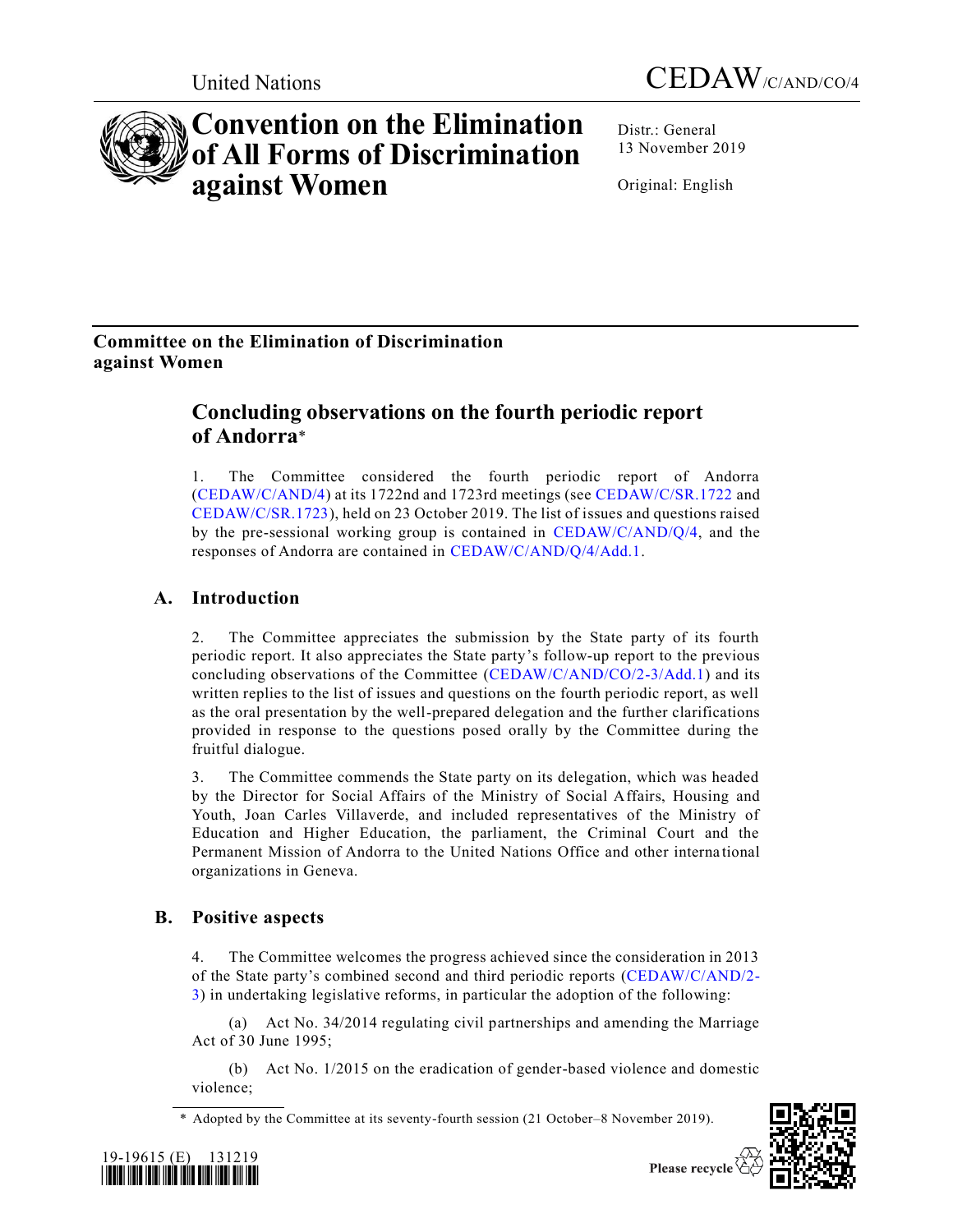(c) Act No. 9/2017 on measures to combat trafficking in persons and to protect victims;

(d) Act No. 31/2018 on labour relations, which increases the length of maternity leave to 20 weeks and establishes paternity leave of 4 weeks;

(e) Act No. 13/2019 on equal treatment and non-discrimination.

5. The Committee welcomes the State party's efforts to improve its institutional and policy framework aimed at accelerating the elimination of discrimination against women and promoting gender equality, such as the adoption of the following:

(a) White paper on equality, in 2018;

(b) Strategic plan for the implementation of the Sustainable Development Goals, in 2019.

6. The Committee welcomes the fact that, in the period since the consideration of the previous report, the State party has ratified the following international instruments:

(a) Convention on the Rights of Persons with Disabilities and the Optional Protocol thereto, in 2014;

(b) Council of Europe Convention on Preventing and Combating Violence against Women and Domestic Violence, in 2014.

# **C. Sustainable Development Goals**

7. **The Committee welcomes the international support for the Sustainable Development Goals and calls for the realization of de jure (legal) and de facto (substantive) gender equality, in accordance with the provisions of the Convention, throughout the process of implementing the 2030 Agenda for Sustainable Development. The Committee recalls the importance of Goal 5 and of the mainstreaming of the principles of equality and non-discrimination throughout all 17 Goals. It urges the State party to recognize women as the driving force of the sustainable development of Andorra and to adopt relevant policies and strategies to that effect.**

# **D. Parliament**

8. **The Committee stresses the crucial role of the legislative power in ensuring the full implementation of the Convention (see [A/65/38,](https://undocs.org/en/A/65/38) part two, annex VI). It invites the General Council, in line with its mandate, to take the necessary steps regarding the implementation of the present concluding observations between now and the submission of the next periodic report under the Convention.**

# **E. Principal areas of concern and recommendations**

# **Visibility of the Convention and the Optional Protocol thereto and the Committee's general recommendations**

9. The Committee remains concerned that, to date, the Convention and the Optional Protocol thereto have not been given the necessary visibility and importance by the State party, given that they have not been directly invoked, applied or referred to in court proceedings, nor are there data on women having claimed their rights to non-discrimination and equality by invoking the provisions of the Convention or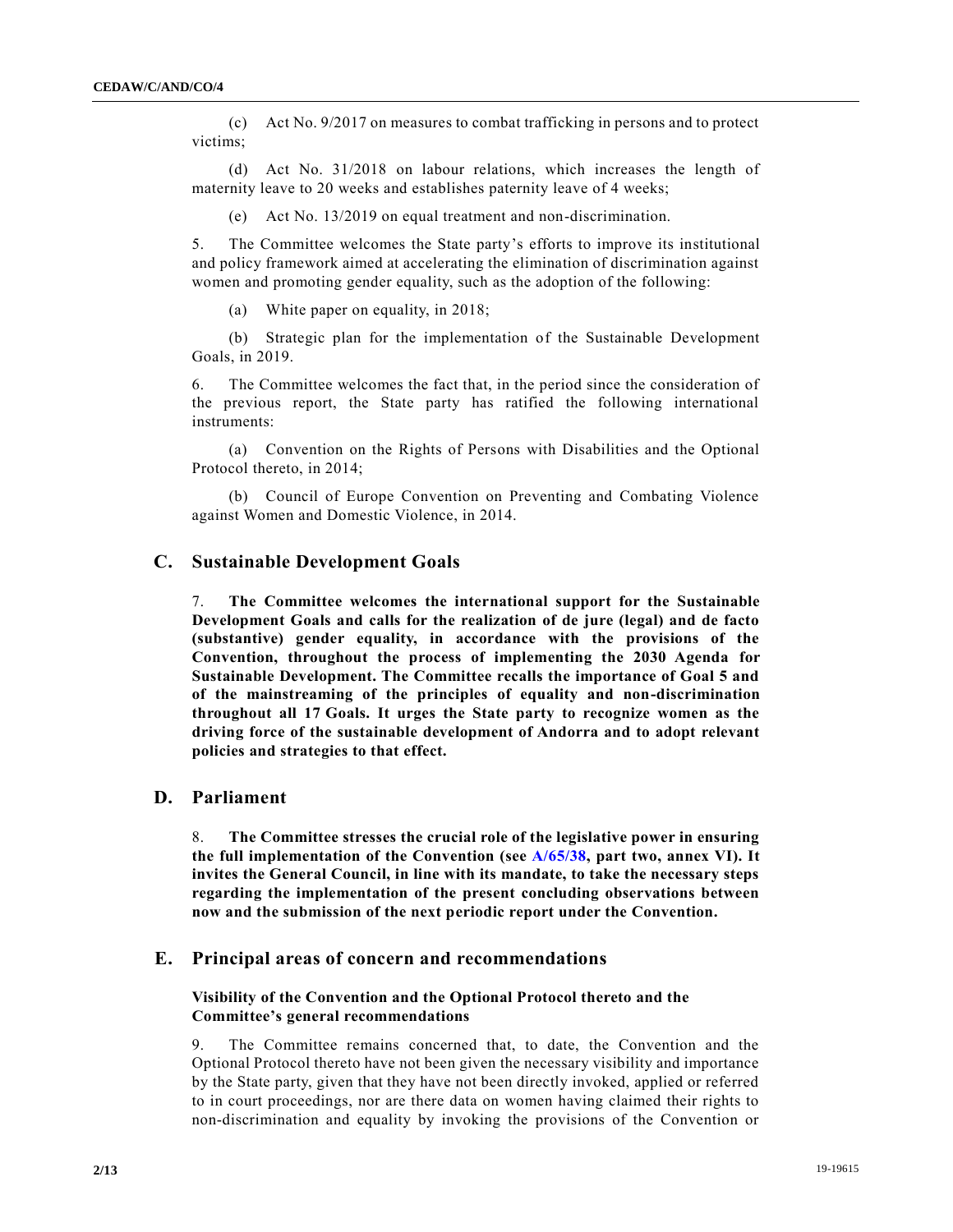relevant national legislation, which indicates a lack of awareness among members of the judiciary, lawyers and women in the State party about women's rights under the Convention and the procedures under the Optional Protocol.

10. **The Committee reiterates its previous recommendations [\(CEDAW/C/AND/CO/2-3,](https://undocs.org/en/CEDAW/C/AND/CO/2-3) para. 10) and calls upon the State party to:**

(a) **Ensure that the Convention is invoked and applied by public authorities, across all sectors and at all levels, in legislation and policy;**

(b) **Strengthen legal training and capacity-building programmes for judges, prosecutors, lawyers and other legal professionals and ensure that the Convention and the Optional Protocol thereto, the Committee's general recommendations and its views on individual communications and inquiries are made an integral part of their professional training, so as to enable them to apply, invoke and/or refer to the provisions of the Convention directly and to interpret national legislation in line with the Convention;**

(c) **Provide all women and men with information about the Convention and the Optional Protocol thereto and the Committee's general recommendations in all the official languages of the State party, including in accessible formats.**

## **Definition of discrimination against women**

11. The Committee takes note of the adoption of Act No. 13/2019 on equal treatment and non-discrimination, which provides definitions of discriminatory harassment, sexual harassment and harassment on the grounds of sex (art. 9), of discrimination on grounds of pregnancy or maternity (art. 10) and of gender-based violence against women (art. 11). The Committee notes that, although article 6 of the Constitution of the State party includes a definition of discrimination in conformity with article 1 of the Convention, it is concerned that Act No. 13/2019 does not include a definition of discrimination against women that explicitly prohibits direct and indirect discrimination, as well as intersecting forms of discrimination, in both the public and private spheres, in line with article 1 of the Convention. It is also concerned that the programme for effective equality between women and men, set forth in article 33 of Act No. 13/2019, is pending adoption.

12. **Recalling its previous concluding observations [\(CEDAW/C/AND/CO/2-3,](https://undocs.org/en/CEDAW/C/AND/CO/2-3) para. 14) and the links between articles 1 and 2 of the Convention and target 5.1 of the Sustainable Development Goals, to end all forms of discrimination against all women and girls everywhere, the Committee recommends that the State party adopt specific, comprehensive legislation on gender equality that includes a definition of discrimination against women that is in accordance with article 1 of the Convention, encompassing direct and indirect discrimination, as well as intersecting forms of discrimination, in both the public and private spheres, and guarantee effective remedies for victims of gender-based discrimination.**

### **Access to justice**

13. The Committee is concerned that women and girls, in particular those who experience intersecting forms of discrimination, face barriers in terms of access to justice, owing to the absence of specialized units and personnel, including police officers, prosecutors trained in identifying and combating gender-based violence against women and discrimination against women and in women's rights, the interdictions and guardianship applied to some women and the absence of independent and free-of-charge specialized legal services for women.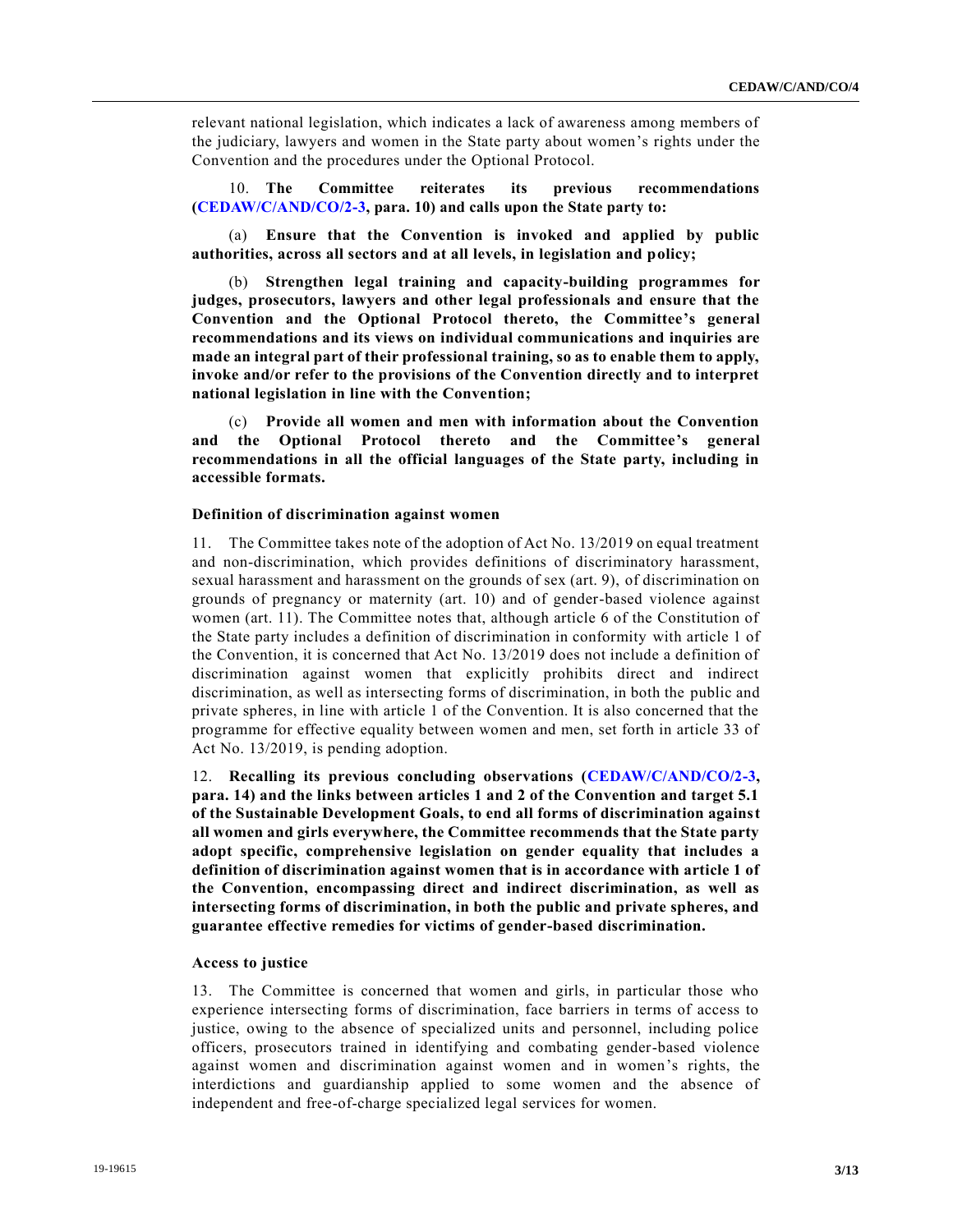14. **Recalling its general recommendation No. 33 (2015) on women's access to justice, the Committee recommends that the State party:**

(a) **Conduct a study to identify barriers faced by women and girls, in particular those who experience intersecting forms of discrimination, in terms of access to justice and take measures to remove those barriers;**

(b) **Consider establishing specialized gender units within the law enforcement, penal and prosecution systems;**

(c) **Eliminate obstacles in substituted decision-making systems, which prevent some women from participating in legal proceedings under the same conditions as others, and ensure access to justice and the availability of accommodations in procedures, when necessary, for such women;**

(d) **Take appropriate measures to create supportive environments that encourage women to claim their rights, report crimes committed against them and actively participate in criminal justice processes, and take effective measures to protect women against revictimization in their interactions with law enforcement and judicial authorities;**

(e) **Consult and collaborate with women's groups and civil society organizations in order to develop legislation, policies and programmes in this area.**

#### **National machinery for the advancement of women**

15. The Committee notes the establishment of the Equality Policies Unit in 2016, now part of the Ministry of Social Affairs, Housing and Youth, and the establishment of the State Secretariat for Equality and Public Engagement in 2019. However, the Committee remains concerned that the national machinery is fragmented, which reduces its capacity to ensure that gender equality policies are properly developed and fully implemented through an effective coordination of the work of all ministries and government offices. The Committee is also concerned that the programme for effective equality between women and men (Act No. 13/2019, art. 33) has not yet been adopted and the Equality Observatory has not yet been established.

# 16. **The Committee recommends that the State party:**

(a) **Establish one centralized national machinery for the advancement of women with a clearly defined mandate and responsibilities and provide it with adequate human, financial and technical resources to coordinate and work effectively for the promotion of gender equality and gender mainstreaming;**

(b) **Provide training on women's rights to women and men working in the national machinery for the advancement of women;**

(c) **Adopt a programme for effective equality between women and men and address the gaps between de jure and de facto equality, as provided for in article 33 of Act No. 13/2019, and establish the Equality Observatory;**

(d) **Strengthen its impact assessment mechanisms so as to ensure that its gender equality policies are properly monitored and evaluated and that their implementation is assessed.**

## **Civil society organizations**

17. The Committee is concerned that women's organizations do not participate systematically in the development and implementation of legislation and policies about issues related to women and about the lack of financial support that they receive from the State party for the implementation of specialized programmes.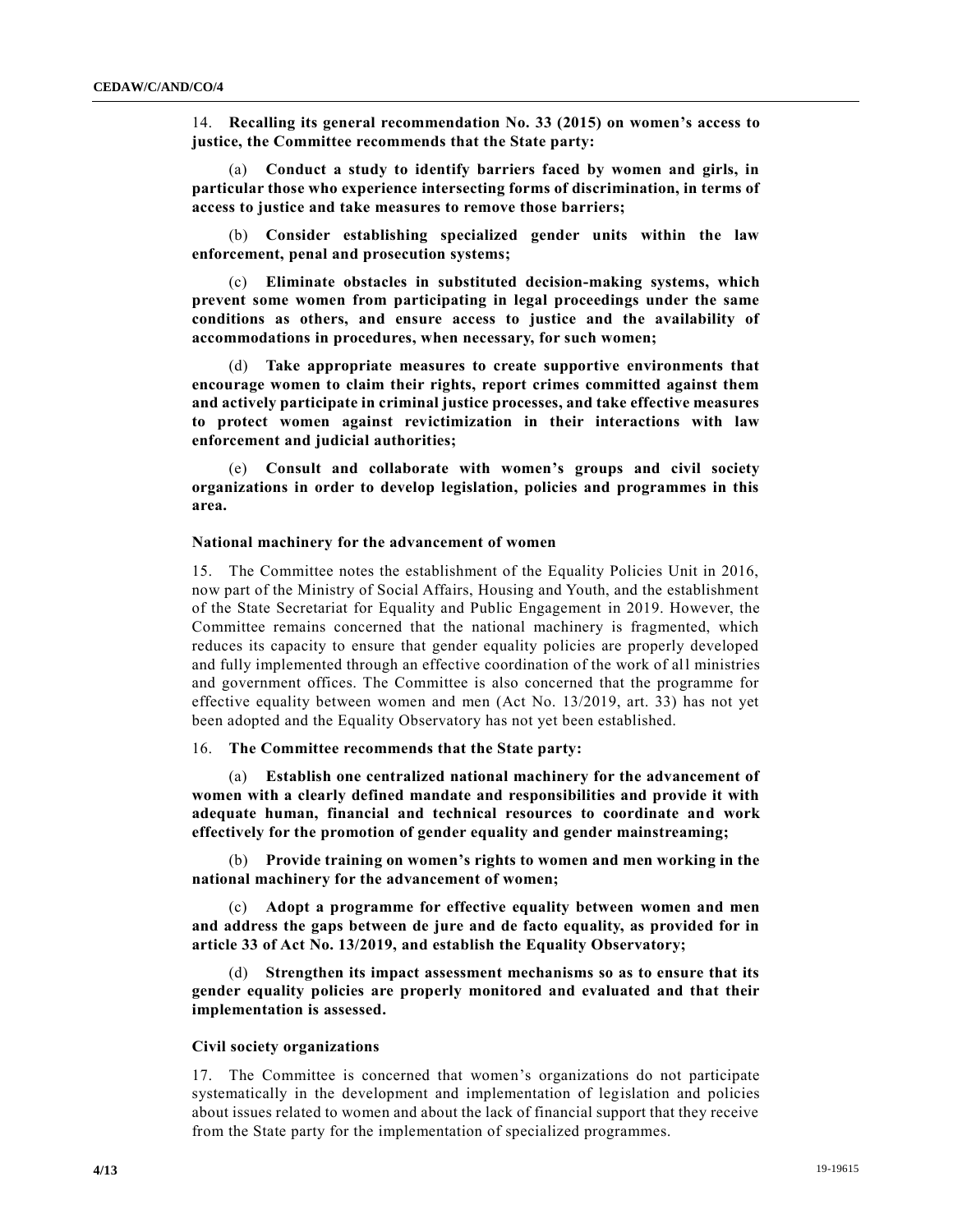18. **The Committee reiterates its previous recommendations [\(CEDAW/C/AND/CO/2-3,](https://undocs.org/en/CEDAW/C/AND/CO/2-3) para. 12) and recommends that the State party strengthen collaboration with women's associations and support their initiatives towards the implementation of the Convention. It calls upon the State party to ensure that women's organizations participate systematically in the development and implementation of legislation and policies about issues related to women and that they are provided with sufficient financial support for the development of specialized programmes in line with the Convention.**

## **National human rights institutions**

19. The Committee notes that the expansion of the mandate of the Office of the Ombudsman in 2017 by virtue of Act No. 26/2017 includes monitoring the application of the Convention on the Rights of Persons with Disabilities, providing information and assistance to victims of racism and discrimination, investigating complaints related to the private sector, children and persons with disabilities and other func tions related to combating discrimination. The Committee is concerned, however, that the mandate does not specifically include discrimination against women and that the Office of the Ombudsman has not addressed any complaints in recent years related to discrimination against women.

20. **The Committee recommends that the State party establish an independent national human rights institution, in accordance with the principles relating to the status of national institutions for the promotion and protection of human rights (the Paris Principles), and ensure that it has a specific mandate to promote and protect women's rights and gender equality and has sufficient human, technical and financial resources.**

#### **Temporary special measures**

21. The Committee notes that articles 17 and 21 of Act No. 13/2019 provide for temporary positive action measures for women and other population groups and that, in the regulations on financial benefits in health and social services adopted on 3 July 2019, single-parent families, women in situations of inequality and women who are victims of gender-based or domestic violence are protected groups. Nevertheless, the Committee is concerned that the State party has not adopted any temporary special measures to achieve substantive equality for women and girls who face intersecting forms of discrimination and that it has not implemented the quota system, either in the public or private sector, to overcome inequalities on the basis of gender.

22. **In line with article 4 (1) of the Convention and recalling its general recommendation No. 25 (2004) on temporary special measures, the Committee recommends that the State party:**

Adopt and implement temporary special measures and establish time**bound targets to accelerate the realization of substantive equality between women and men in all areas in which women, including migrant and refugee women and women with disabilities, continue to be disadvantaged or underrepresented, such as in political and public life, education and employment;**

(b) **Undertake capacity-building programmes, targeting all relevant State officials and hiring managers, on the non-discriminatory nature and importance of temporary special measures for achieving substantive equality between women and men in all areas in which progress is slow or absent.**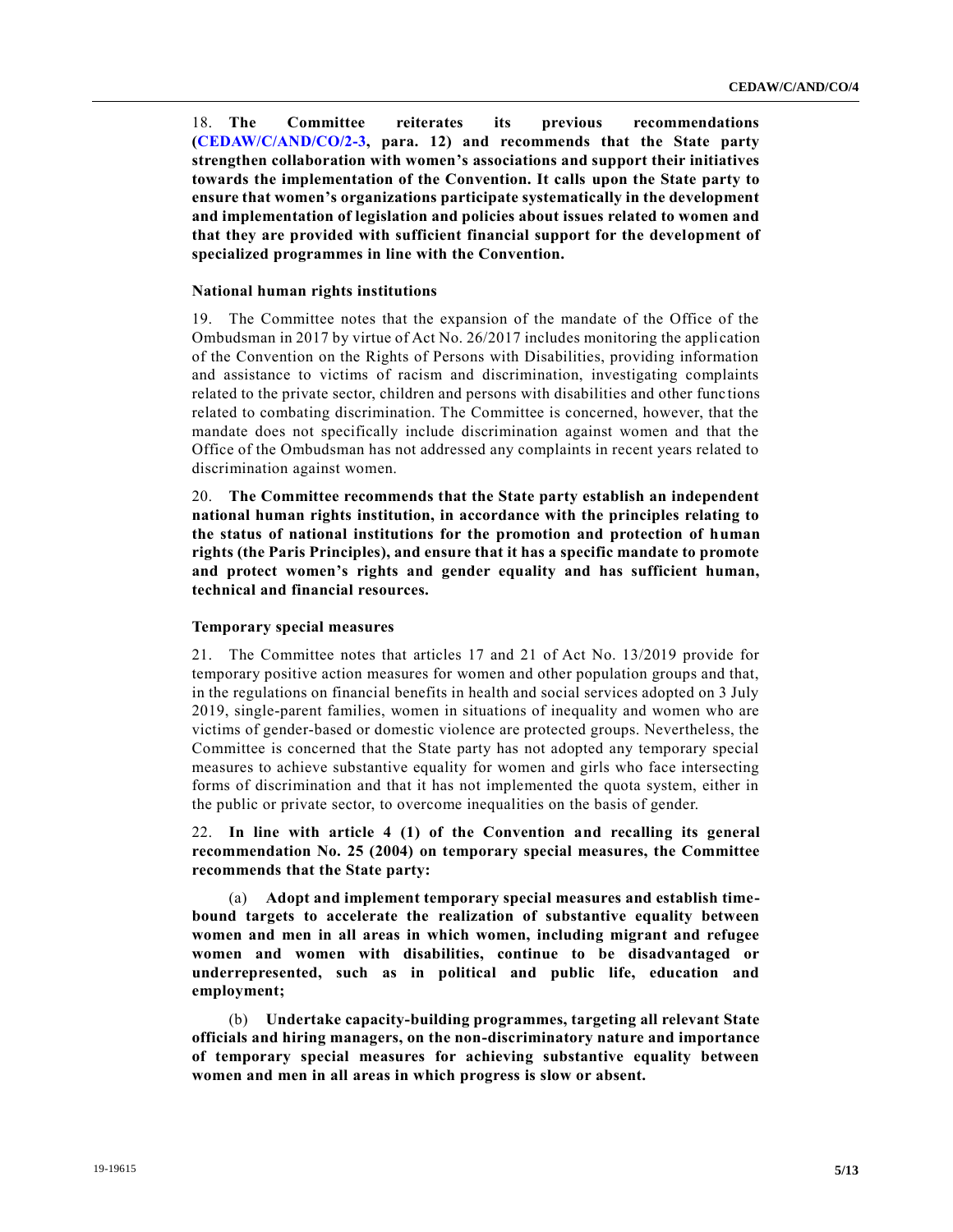# **Stereotypes**

23. The Committee remains concerned by the State party's lack of commitment to combating the persisting gender stereotypes affecting the educational and career choices of women and girls, as well as the impact of unrealistic images perpetuated in the media, including social media, and in advertisements. The Committee is also concerned by:

(a) The lack of a comprehensive strategy for the elimination of discriminatory stereotypes regarding the roles and responsibilities of women and men in the family and in society;

(b) The absence of a clear time frame for the adoption of the road map of the Equality Policies Unit and the Andorran Association of Media Professionals on a guide to equal treatment and non-discrimination in the media and the lack of a self-regulatory body for the media;

(c) The lack of collaboration with women's civil society groups, teachers and the church on the elimination of stereotypes and the participation of women in the evaluation process and the creation of radio and television content.

24. **The Committee reiterates its previous recommendations (see [CEDAW/C/AND/CO/2-3,](https://undocs.org/en/CEDAW/C/AND/CO/2-3) para. 20), and recommends that the State party:**

(a) **Strengthen its efforts to eliminate stereotypical images and attitudes regarding the roles of women and men in the family and in society, in accordance with articles 2 (f) and 5 (a) of the Convention, in particular by promoting the equal sharing of domestic and family responsibilities and promoting non-traditional career choices among women and girls;**

(b) **Accelerate the adoption and implementation of a comprehensive strategy for the elimination of discriminatory stereotypes based on gender to strengthen coordination among the institutions involved and improve the joint monitoring mechanism to assess its implementation;**

(c) **Accelerate the adoption of the road map on a guide to equal treatment and non-discrimination in the media and the establishment of a self-regulatory body for the media;**

(d) **Continue monitoring the portrayal of women in the media and on the Internet and encourage the media to convey positive images of women and their equal status with men in public and private life and to eliminate the portrayal of women as sexual objects, including in advertisements, and ensure the involvement of women in creating content for mass media.**

# **Gender-based violence against women**

25. The Committee welcomes the ratification by the State party of the Counc il of Europe Convention on Preventing and Combating Violence against Women and Domestic Violence, in 2014, the adoption of Act No. 1/2015 on the eradication of gender-based violence and domestic violence and the establishment of the National Commission for the Prevention of Gender-Based and Domestic Violence. The Committee is concerned, however, by:

(a) The absence of specialized public services, including within the judiciary, and 24-hour telephone hotline staff;

(b) The lack of awareness about and training in relation to gender-based violence against women and girls among judges, prosecutors, police officers and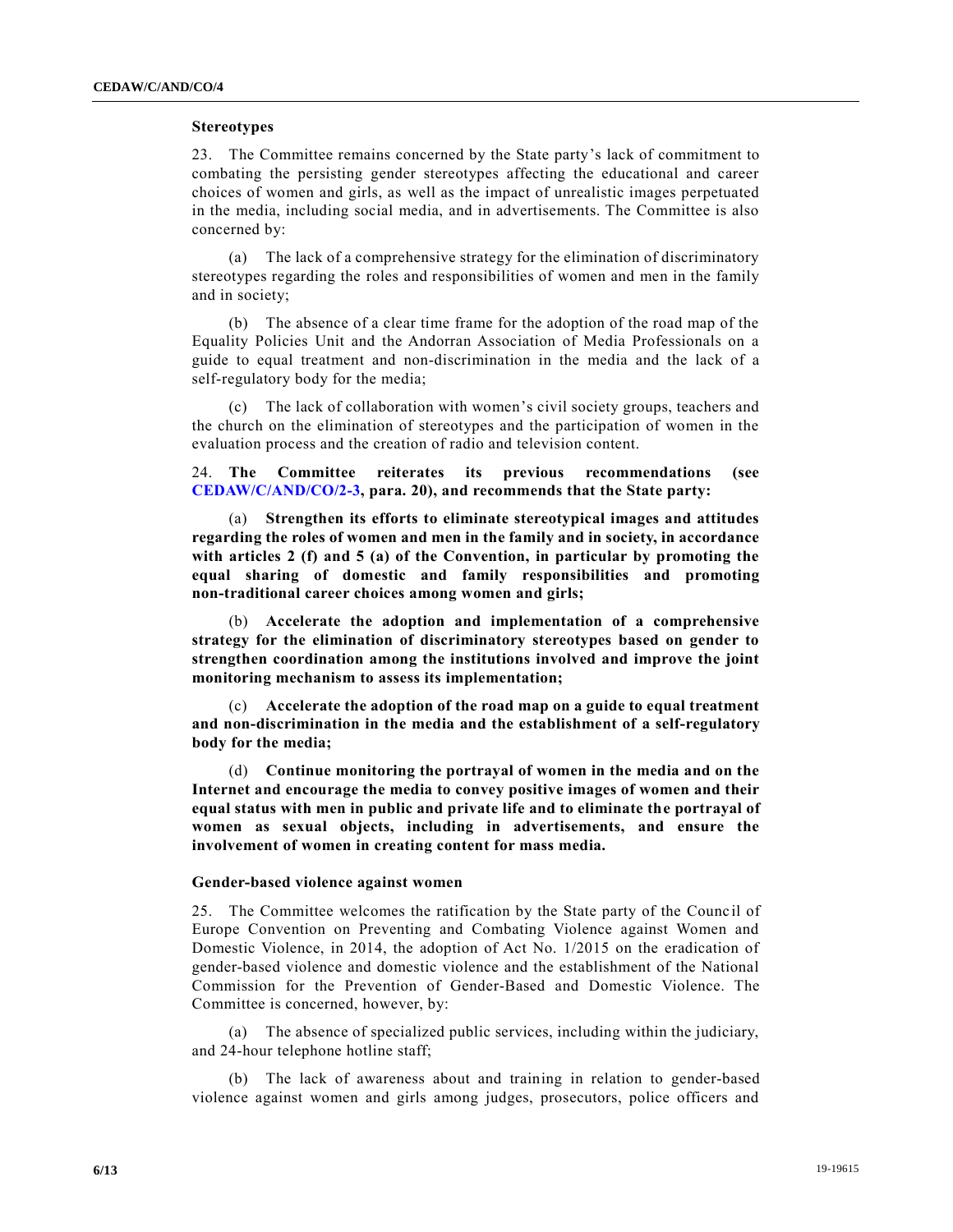medical personnel to enable them to respond effectively to such cases in a gendersensitive manner;

(c) The absence of comprehensive data on gender-based violence against women and girls, including on the number of complaints, prosecutions and convictions and the sanctions imposed on the perpetrators, as well as on the remedies provided to victims;

(d) The fact that financial support provided for civil society organizations providing specialized support services to women who are victims of gender-based violence is insufficient.

26. **Recalling the relevant provisions of the Convention and the Committee's general recommendation No. 35 (2017) on gender-based violence against women, updating general recommendation No. 19, the Committee recommends that the State party:**

(a) **Strengthen its justice system through a specialization on combating violence against women and ensure that all public services responsible for responding to gender-based violence are provided by personnel with special competence;**

(b) **Introduce mandatory capacity-building for judges, prosecutors, police officers and other law enforcement officers on the strict application of criminal law provisions on gender-based violence against women and on gender-sensitive investigation procedures, as well as mandatory training for medical personnel;**

(c) **Adopt a comprehensive multi-year strategy, with respective annual plans that include all necessary measures, including the collection of data and statistics and strengthened prevention and awareness-raising measures;**

(d) **Reinforce the protection and assistance provided to women who are victims of gender-based violence, including by increasing financial support for the civil society organizations that provide specialized services with regard to violence against women and enhancing its cooperation with such organizations;**

(e) **Systematically collect statistical data on domestic and sexual violence, disaggregated by sex, age, disability, nationality and the relationship between the victim and the perpetrator.**

## **Trafficking and exploitation of prostitution**

27. The Committee welcomes the adoption of Act No. 9/2017 on measures to combat trafficking in persons and protect victims and the adoption of the Protocol of Action for the Protection of Victims of Trafficking in Persons. However, it notes the following with concern:

(a) That no women and girls who are victims of trafficking in persons have been identified in the State party;

(b) That the national programme for the early detection of trafficking in persons has not yet been adopted;

(c) The lack of information on rehabilitation and reintegration measures for women and girls who are victims of trafficking, including psychological assistance and shelters;

(d) The lack of information and data on women in prostitution and measures to tackle its root causes, as well as the absence of policies and programmes for the reintegration of women wishing to exit prostitution.

28. **The Committee recommends that the State party:**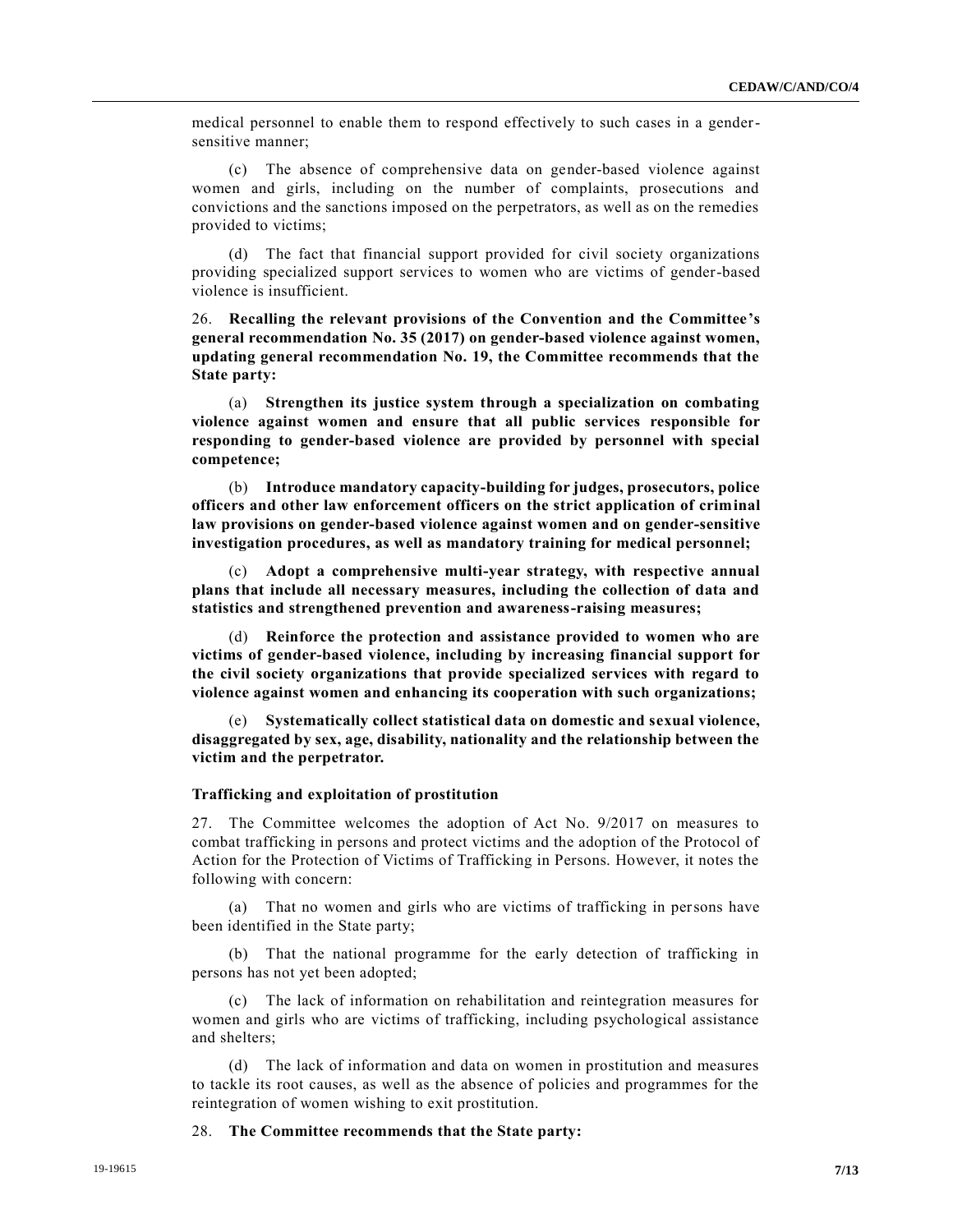(a) **Ensure the effective enforcement of legislation that combats trafficking in persons, including by providing judges, prosecutors, border police, immigration authorities and other law enforcement officials with mandatory training in its gender-sensitive application and by attributing powers to labour inspectors to enable them to contribute to the prevention and detection of cases of trafficking in persons, in particular in sectors employing seasonal workers and in the domestic employment sector;**

(b) **Allocate appropriate human, technical and financial resources to implement Act No. 9/2017 on measures to combat trafficking in persons and protect victims and evaluate the impact of the implementation of the Protocol of Action;**

(c) **Adopt a national programme for the early detection of trafficking in persons and ensure a mechanism to provide restitution and compensation to victims of trafficking;**

(d) **Collect information and data on women in prostitution and address the root causes of trafficking and exploitation of women and girls by offering educational and alternative income-generating opportunities to women who are at risk of being trafficked or exploited in prostitution and exit programmes for women in prostitution, including social and professional reintegration strategies.**

#### **Participation of women in political and public life**

29. The Committee notes with satisfaction the increasing number of women who participate in political and public life in the State party. Nevertheless, it remains concerned that the State party has not yet adopted the temporary special measures or the programme for effective equality between women and men provided for in Act No. 13/2019.

30. **The Committee recommends that the State party:**

(a) **Accelerate the adoption of the programme for effective equality between women and men and strengthen its efforts to increase the number of women in decision-making bodies, in both elected and appointed positions, with a view to achieving the equal representation of women and men in political and public life;**

(b) **Implement awareness-raising campaigns to enhance understanding among the public that the full, equal, free and democratic participation of women in political and public life is a requirement for the full realization of women's human rights.**

# **Education**

31. The Committee remains concerned by the concentration of women and girls in traditionally female-dominated fields of study and their underrepresentation in the areas of science, technology, engineering and mathematics, which reduces their prospects in the labour market, as well as by the need to revise education material to ensure that all textbooks use gender-sensitive language and images. Furthermore, the Committee is concerned that, despite the fact that the right to inclusive education is recognized in Act No. 27/2017 on urgent measures for the implementation of the Convention on the Rights of Persons with Disabilities, the State party continues to segregate students with high support needs and does not include a gender perspective or a disability perspective in its legislation and education policies.

# 32. **The Committee recommends that the State party:**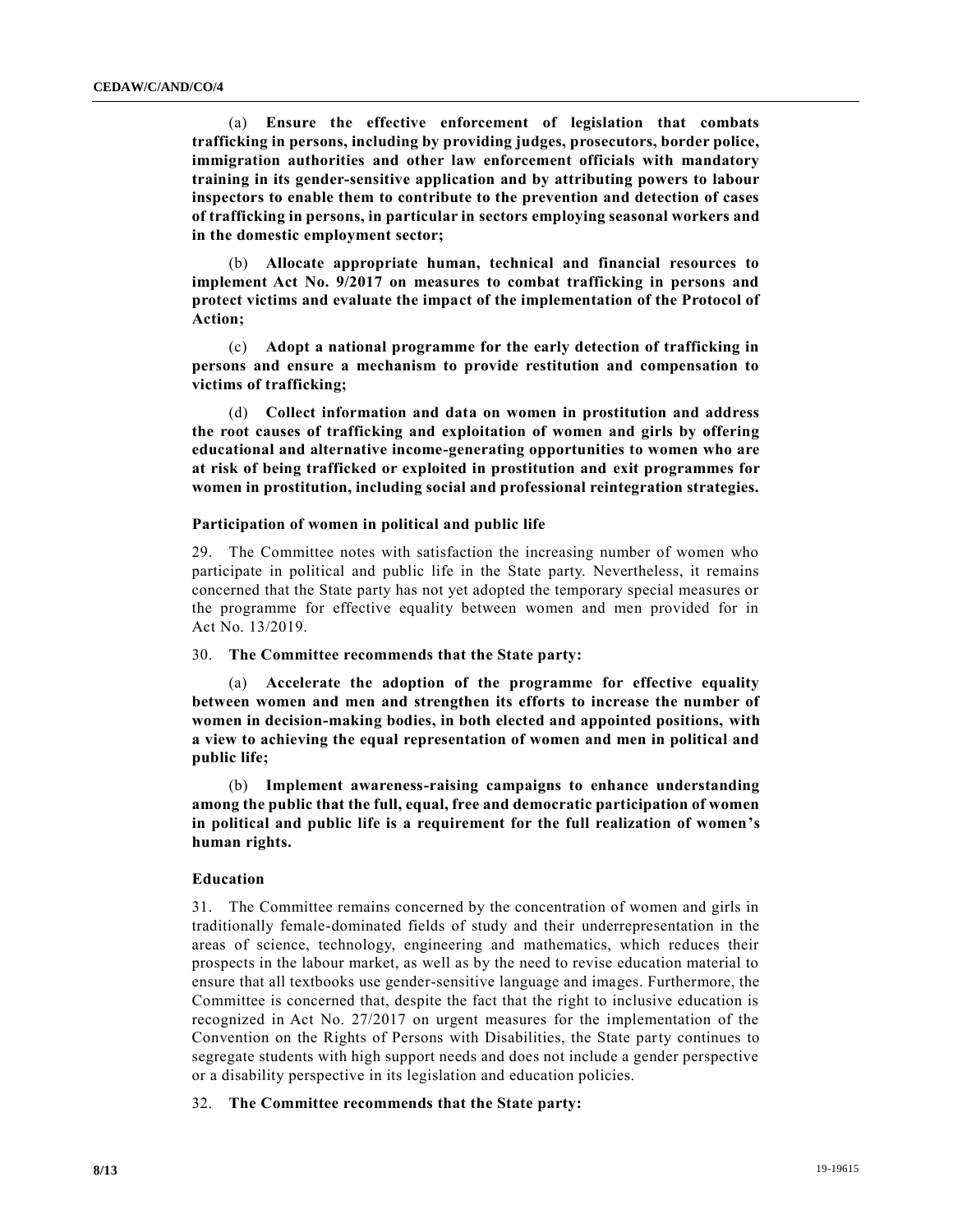(a) **Address discriminatory stereotypes and structural barriers that may deter girls from enrolling in traditionally male-dominated fields of study and career paths, such as in science, technology, engineering, mathematics and information technology;**

(b) **Take coordinated measures to encourage further diversification of the educational and vocational choices of boys and girls and the increased participation of girls in apprenticeships, crafts, science and technology;**

(c) **Ensure that gender-sensitive teaching materials are used at all levels of education;**

(d) **Ensure the right to inclusive education and the incorporation of a gender perspective and a disability perspective into its legislation and education policies.**

#### **Employment**

33. The Committee remains concerned that the State party is not a State member of the International Labour Organization (ILO) and that it has not ratified the core ILO conventions guaranteeing minimum labour standards for women and men or the Domestic Workers Convention, 2011 (No. 189). The Committee also notes with concern:

(a) That, despite the legislative measures adopted to ensure the principle of equal pay for work of equal value, the wide gender pay gap (22 per cent in 2016) persists and adversely affects women throughout their working lives;

(b) That, despite the fact that the Labour Relations Code applies to all workers, including domestic workers, women domestic workers in the State party are suffering de facto labour exploitation and have limited access to justice;

(c) The lack of information on whether the employers or those conducting the labour inspections handle cases of sexual harassment in the workplace;

(d) The situation of women seasonal workers in tourist destinations in the mountains, with regard to their access to health insurance and contracts, and the lack of mechanisms to protect them from low wages and from unfair dismissal.

34. **The Committee reiterates its previous recommendations [\(CEDAW/C/AND/CO/2-3,](https://undocs.org/en/CEDAW/C/AND/CO/2-3) para. 30) and recommends that the State party:**

(a) **Become a State member of ILO and consider ratifying core ILO conventions, in particular the Equal Remuneration Convention, 1951 (No. 100), the Discrimination (Employment and Occupation) Convention, 1958 (No. 111) and, in addition, the Workers with Family Responsibilities Convention, 1981 (No. 156), and the Domestic Workers Convention, 2011 (No. 189);**

(b) **Effectively enforce the principle of equal pay for work of equal value, in order to narrow and ultimately close the gender pay gap, by regularly reviewing wages in all sectors, conducting regular labour inspections, applying gender-sensitive analytical job classification and evaluation methods and conducting regular pay surveys;**

(c) **Take measures to eliminate horizontal and vertical occupational segregation and combat the underemployment of women in full-time jobs, including by enhancing efforts to encourage women and girls to select non-traditional career paths, giving priority to the transition of women from part-time to full-time work supported by adequate high-quality childcare facilities;**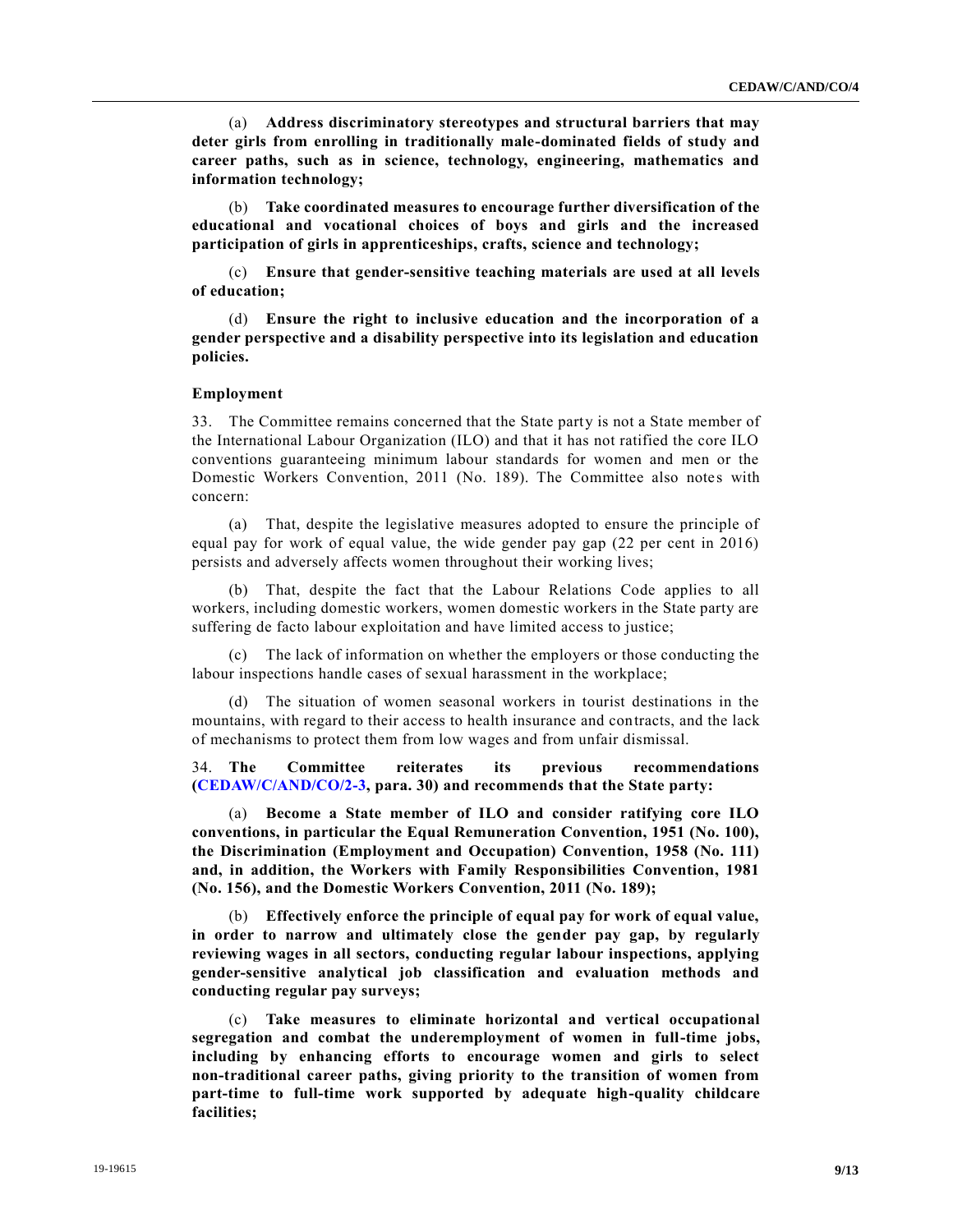(d) **Ensure that victims of sexual harassment in the workplace have access to effective complaint procedures, protection measures and recourse to remedies, that all complaints are effectively investigated and that the perpetrators are prosecuted and adequately punished;**

(e) **Ensure that women seasonal workers are guaranteed the same level of protection and benefits as other workers, in particular with regard to holidays, maximum weekly working hours and regular days of rest.**

# **Health**

35. The Committee is concerned that the State party has taken no measures to amend its legislation in order to decriminalize abortion under certain circumstances. The Committee also remains concerned:

(a) By the interpretation of the right to life in the Constitution as a limitation on women's sexual and reproductive health rights;

That women and girls are compelled to travel outside the State party to obtain an abortion in countries where it is legally available on wider grounds;

(c) That women and girls without the means to travel outside the State party to obtain an abortion, such as poor and/or migrant women and girls, may be compelled to carry their pregnancies to full term or to undertake unsafe abortions, which may lead to severe mental pain and suffering;

(d) By the limited access to modern contraceptives, including the barriers that adolescent girls may face in acquiring access to information and reproductive health services, including contraception;

(e) That health-care providers and pregnancy counsellors cannot freely provide information on abortion for fear of being prosecuted for violating article 108 of the Criminal Code.

36. **The Committee reiterates its previous recommendations [\(CEDAW/C/AND/CO/2-3,](https://undocs.org/en/CEDAW/C/AND/CO/2-3) para. 32) and, in line with its general recommendation No. 24 (1999) on women and health, recommends that the State party:**

(a) **Legalize the termination of pregnancy at least in cases of risk to the life of the pregnant woman, rape, incest and severe fetal impairment, and decriminalize abortion in all other cases;**

(b) **Intensify the implementation of health programmes, including inclusive awareness-raising programmes, to ensure the availability, accessibility and affordability and use of modern contraceptives;**

(c) **Amend article 108 of the Criminal Code in order to ensure free access to sexual and reproductive health information and education and ensure that health-care providers, physicians and pregnancy counsellors do not operate under a constant fear that their services may be subject to criminal investigation and prosecution;**

(d) **Ensure the provision of post-abortion health-care services for women, irrespective of whether they have undergone an illegal or legal abortion.**

#### **Economic and social benefits and the economic empowerment of women**

37. The Committee notes the inclusion of social clauses in the public procurement processes in Act No. 13/2019, which also amends the Act on public procurement. However, it notes the following with concern: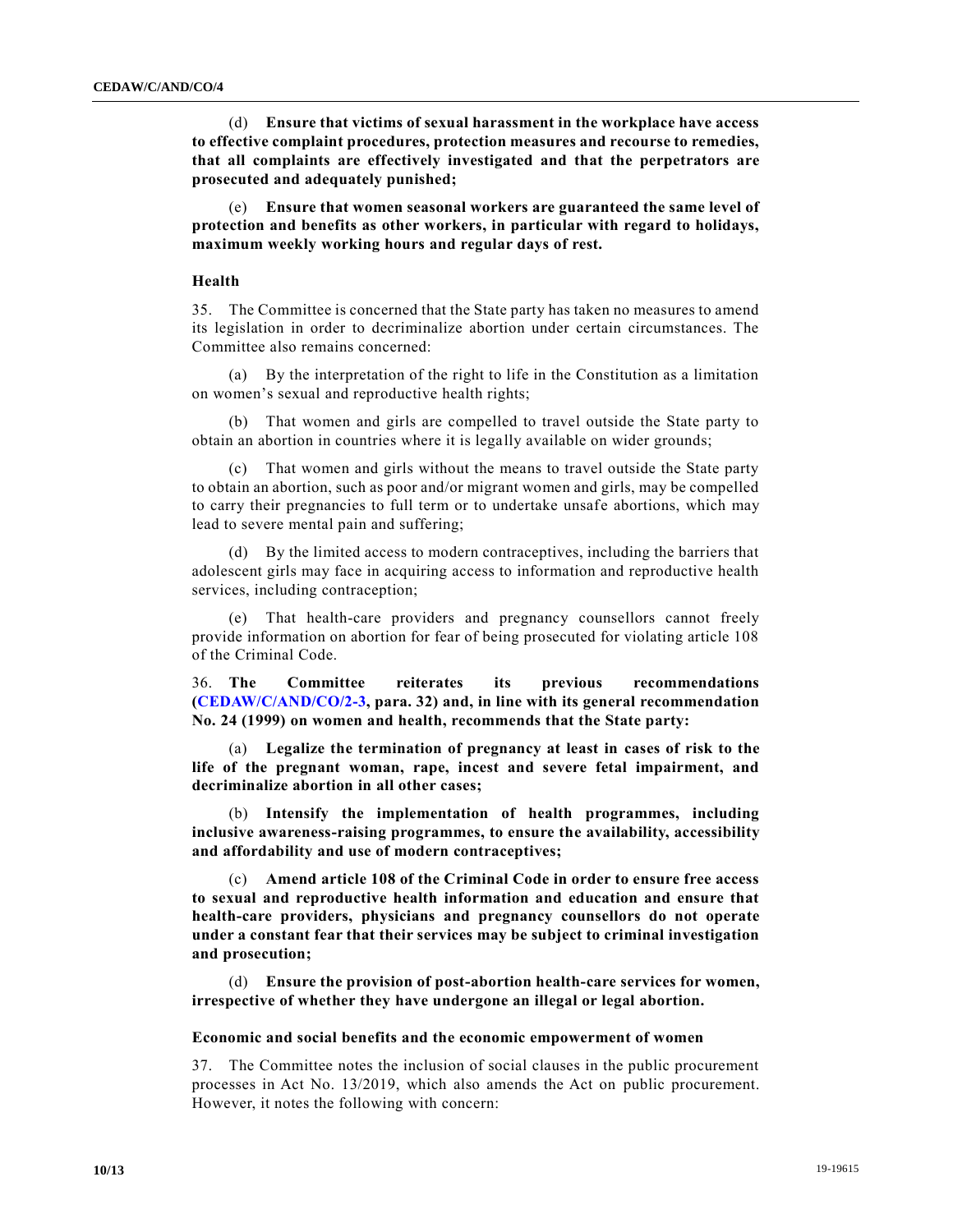(a) The absence of measures, including temporary special measures, and activities and programmes to support entrepreneurship and promote the economic empowerment of women, in particular young women who wish to manage their own businesses;

(b) The lack of information on loan schemes, mortgages and other forms of financial credit for women and the provision of specific training on entrepreneurship for women;

(c) The lack of data on low-income households headed by women and the lack of information on the concrete impact of social programmes to improve the economic situation of women with low incomes;

(d) The absence of specific interventions to leverage opportunities for the economic empowerment of women.

38. **The Committee reiterates its previous recommendation [\(CEDAW/C/AND/CO/2-3,](https://undocs.org/en/CEDAW/C/AND/CO/2-3) para. 36) and recommends that the State party:**

(a) **Adopt necessary measures, including temporary special measures, to support entrepreneurship and promote the economic empowerment of women, in particular young women who intend to manage their own businesses;**

(b) **Address barriers to entrepreneurship among women by devising specific programmes and developing evaluation mechanisms;**

(c) **Collect data on low-income households headed by women and strengthen its programmes to combat the feminization of poverty;**

(d) **Design specific interventions to leverage opportunities for the economic empowerment of women and ensure that they are involved in the design of those strategies and programmes, focusing on women not only as victims or beneficiaries but also as active participants in the formulation and implementation of such policies.**

# **Women and girls facing multiple and intersecting forms of discrimination**

39. The Committee is concerned that women and girls with disabilities, migrant women, women seasonal workers and widows, as well as young women, continue to face aggravated forms of discrimination and are insufficiently protected from multiple and intersecting forms of discrimination and gender-based violence.

40. **The Committee recommends that the State party urgently implement temporary special measures to achieve substantive equality for women and girls who face intersecting forms of discrimination, such as women and girls with disabilities, migrant women, women seasonal workers, widows and young women.**

#### **Refugee and asylum-seeking women**

41. The Committee notes the adoption of Act No. 4/2018 on temporary and transitional protection for humanitarian reasons. It is concerned, however, that, upon the expiration of the temporary protection measures, the asylum procedure is not available in the State party, due to the absence of asylum legislation, which ma y disproportionately affect female beneficiaries of temporary protection measures who arrive through humanitarian corridors programmes.

42. **In line with its general recommendation No. 32 (2014) on the gender-related dimensions of refugee status, asylum, nationality and statelessness of women, the Committee recommends that the State party accede to the following treaties: the 1951 Convention relating to the Status of Refugees and the 1967 Protocol thereto,**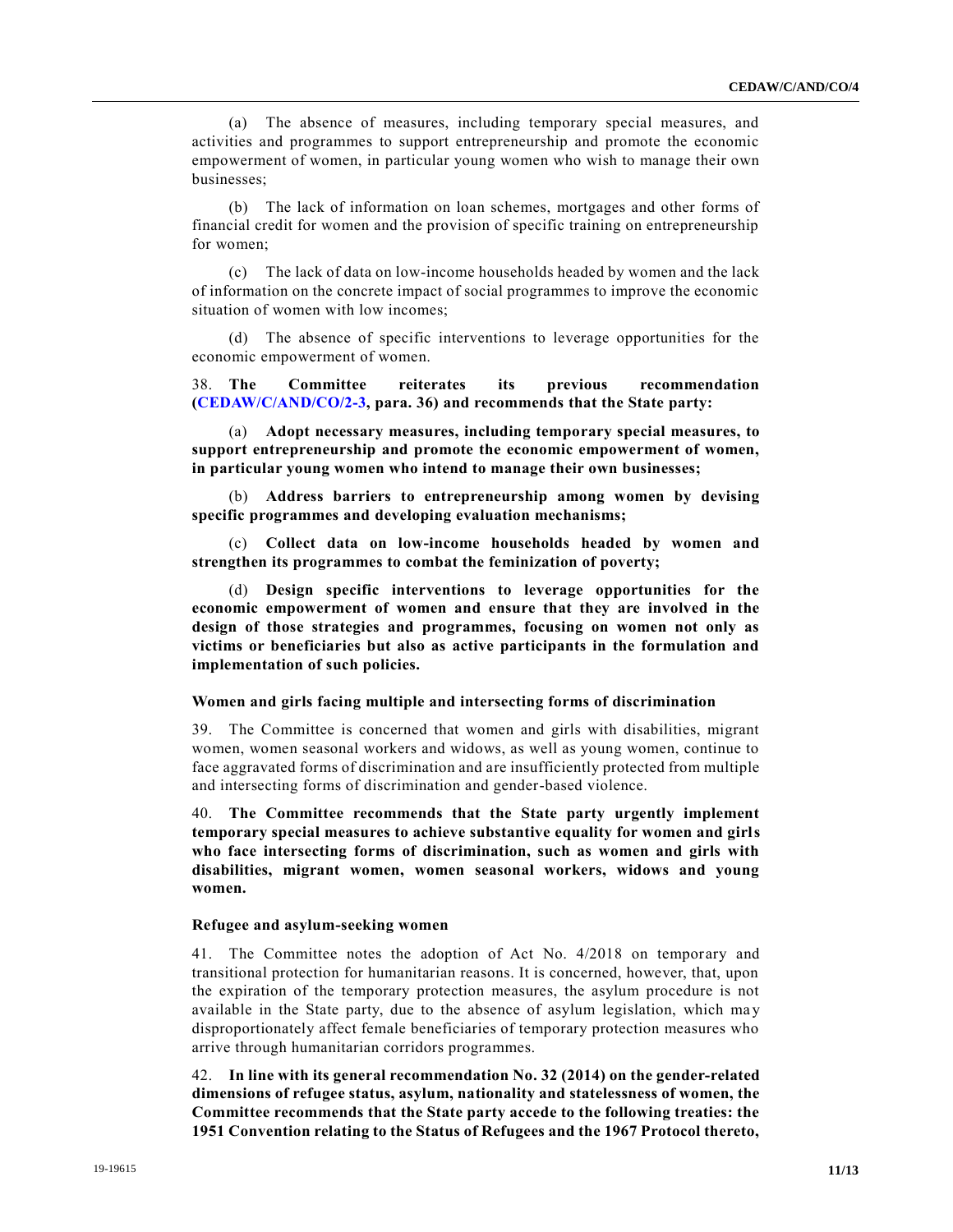# **the 1954 Convention relating to the Status of Stateless Persons and the 1961 Convention on the Reduction of Statelessness. The Committee also recommends that the State party adopt national asylum legislation.**

## **Marriage and family relations**

43. The Committee welcomes the adoption of Act No. 34/2014 regulating civil partnerships and amending the Marriage Act of 1995, which provides the same legal basis for same-sex civil partnerships as for marriages and legalizes adoption for samesex civil partnerships. However, it notes the following with concern:

(a) The minimum age of marriage remains at 16 years of age for girls and boys, with legal exceptions allowing for marriage at 14 years of age;

(b) The persistence of discriminatory provisions in practice in certain areas, in relation to the enjoyment of rights in favour of marriage compared with civil unions;

(c) The long mandatory waiting period (from one to three years) before being able to acquire access to the divorce procedure;

(d) The temporal limitation of the widow's pension according to age;

(e) Insufficient support for young mothers who have limited resources with which to bring up their children.

44. **The Committee recommends that the State party:**

(a) **Raise the minimum age of marriage and civil unions to 18 years of age;**

(b) **Eliminate in practice any discriminatory difference in the enjoyment of rights between those in marriages and those in civil unions;**

(c) **Eliminate the obligatory waiting period required to seek divorce;**

(d) **Eliminate the temporal limitation of the widow's pension according to age;**

(e) **Guarantee all necessary support to young mothers who have limited resources with which to bring up and care for their children.**

#### **Data collection and analysis**

45. The Committee regrets the limited availability of statistical data, disaggregated by sex, age, ethnicity, migration status, disability and other relevant factors, that would enable the State party to determine the magnitude and nature of discrimination against women and girls, develop informed and targeted policies and systematically monitor and evaluate progress achieved towards the realization of substantive equality between women and men in all areas covered by the Convention and the gender-related targets of the Sustainable Development Goals.

46. **The Committee recommends that the State party enhance the collection, analysis and dissemination of comprehensive data, disaggregated by sex, age, ethnicity, migration status, disability and other relevant factors, and use measurable indicators to assess trends in the situation of women and the progress made towards the realization of substantive equality for women in all areas covered by the Convention and the gender-related targets of the Sustainable Development Goals.**